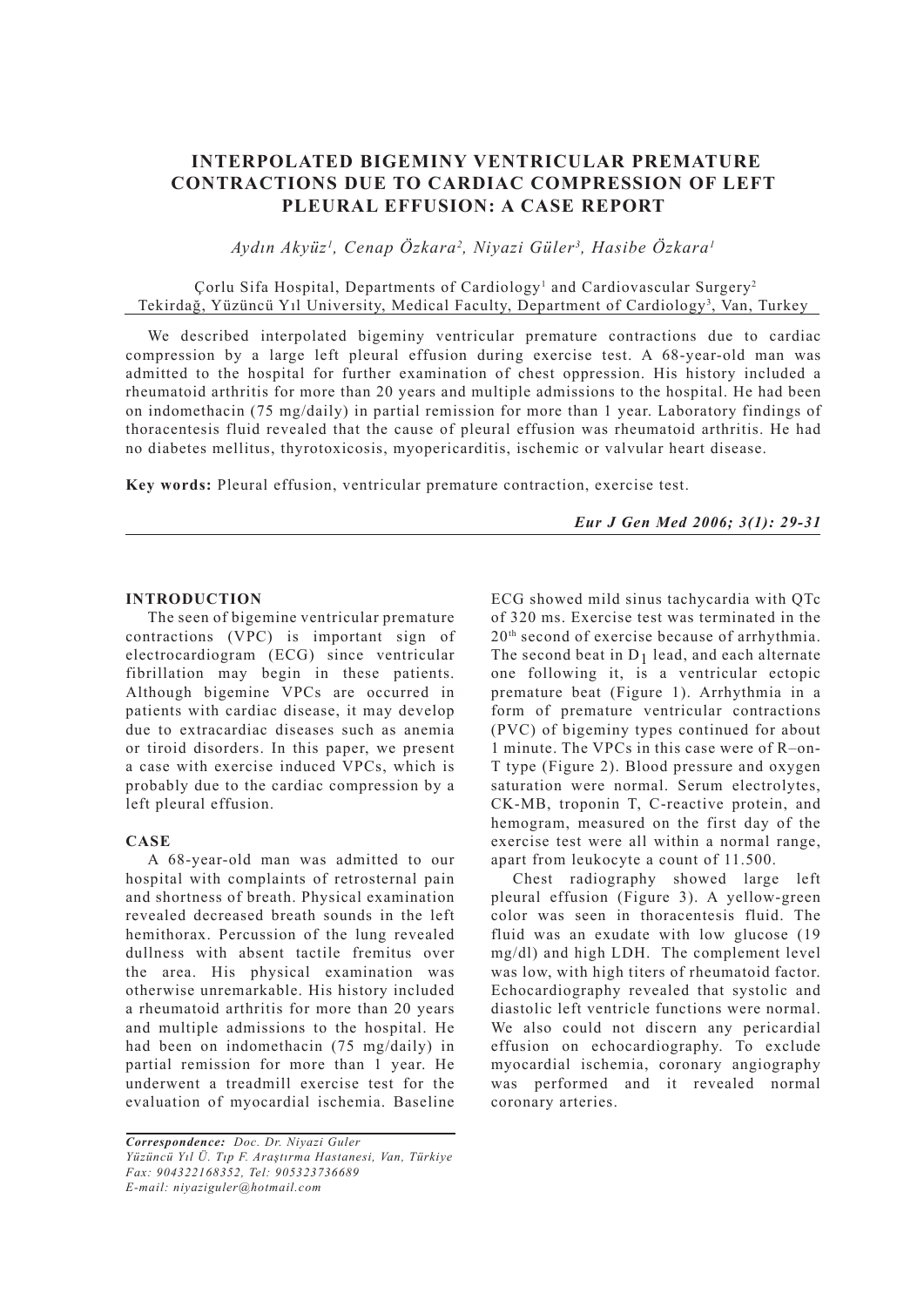

**Figure 1. Twelve leads ECG recorded at exercise test. It shows bigeminy VPCs.** 

#### **DISCUSSION**

The present report showed an association between interpolated bigeminy VPCs and pleural effusion during exercise test in a patient with rheumatoid arthritis. An example of a VPC occurring very early and being "interpolated" as a result of this marked prematurity is seen in our case. Because the R wave of the ectopic beat begins before the T wave of the preceding non-ectopic beat is completed, the premature beat is said to be of the "R–on-T" type in our case. VPCs had identical morphology, indicating that they were unifocal ventricular ectopic beats. They also had the same coupling interval and they were therefore likely to arise on the basis of a re-entry mechanism.

In our case, exercise induced VPCs were probably due to the cardiac compression by a left pleural effusion. Although another cause of the VPCs might have been silent myopericarditis due to rheumatoid arthritis, the signs of myopericarditis were not seen on the echocardiography. In addition to normal echocardiographic findings, cardiac enzymes such as CK-MB, LDH, and troponin were within normal ranges. Although the effects of pleural effusions on the ECG have been known, to our knowledge, there are no data in the literature about an association between bigeminy VPC and large pleural effusions. Manthous et al reported a case of a patient with extreme QRS axis deviation mimicking acute myocardial infarction (1). Thoracentesis in this case caused the return of a more normal axis. With the presence of a large left pleural effusion, the frontal plane QRS axis may be shifted to the right. An experimental study investigated ECG findings of patients suffering from large left pleural effusion



**Figure 2. Twelve leads ECG shows R on T phenomenon.**



**Figure 3. Chest radiography shows large left pleural effusion.**